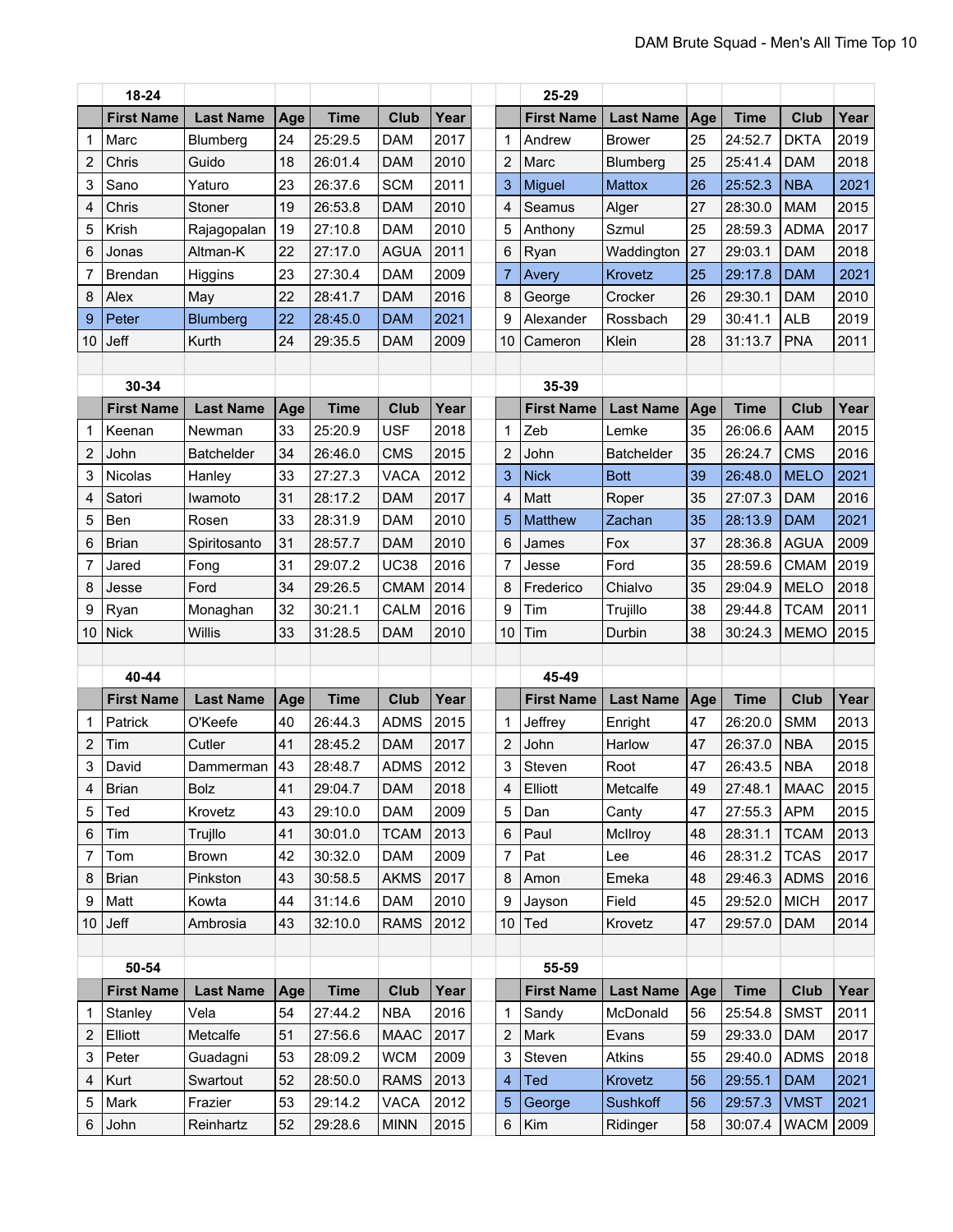| 7               | Steven            | Adkins           | 54  | 29:29.0     | ADMS        | 2017 | 7                       | David             | Stewart          | 56  | 30:09.1     | VACA        | 2014 |
|-----------------|-------------------|------------------|-----|-------------|-------------|------|-------------------------|-------------------|------------------|-----|-------------|-------------|------|
| 8               | Michael           | Brown            | 54  | 29:41.5     | <b>DAM</b>  | 2018 | 8                       | Peter             | Oliver           | 58  | 30:58.3     | TCAM        | 2016 |
| 9               | Ted               | Krovetz          | 50  | 29:50.0     | <b>DAM</b>  | 2016 | 9                       | Axel              | Redemann         | 55  | 31:03.0     | <b>NBA</b>  | 2017 |
| 10              | Andy              | Chan             | 54  | 29:57.0     | <b>MELO</b> | 2016 | 10                      | Scott             | Marshall         | 55  | 31:08.0     | <b>MELO</b> | 2016 |
|                 |                   |                  |     |             |             |      |                         |                   |                  |     |             |             |      |
|                 | 60-64             |                  |     |             |             |      |                         | 65-69             |                  |     |             |             |      |
|                 | <b>First Name</b> | <b>Last Name</b> | Age | <b>Time</b> | <b>Club</b> | Year |                         | <b>First Name</b> | <b>Last Name</b> | Age | <b>Time</b> | <b>Club</b> | Year |
| $\mathbf 1$     | Jim               | Clemmons         | 60  | 27:21.5     | <b>MAM</b>  | 2010 | $\mathbf 1$             | George            | Wendt            | 68  | 30:07.5     | IM          | 2015 |
| 2               | Fred              | Ferroggia        | 63  | 28:44.2     | <b>TOC</b>  | 2016 | $\overline{2}$          | <b>Mark</b>       | Montgomery       | 65  | 32:29.0     | <b>NOVA</b> | 2021 |
| 3               | Jeffrey           | Blume            | 61  | 31:14.3     | IM          | 2015 | 3                       | John              | <b>Dickey</b>    | 66  | 33:52.0     | <b>DAM</b>  | 2021 |
| $\overline{4}$  | Geoff             | Spellber         | 60  | 32:09.1     | <b>NBA</b>  | 2016 | 4                       | Stuart            | Kahn             | 65  | 34:21.6     | <b>DAM</b>  | 2018 |
| 5               | John              | Thayer           | 63  | 32:27.1     | <b>DAM</b>  | 2015 | 5                       | <b>Bob</b>        | Anderson         | 66  | 34:23.4     | <b>UC38</b> | 2021 |
| $6\phantom{1}6$ | Gary              | <b>Muchow</b>    | 62  | 32:31.8     | <b>MINN</b> | 2021 | 6                       | Andy              | McPherson        | 69  | 34:32.9     | DAM         | 2016 |
| 7               | David             | Hefner           | 62  | 32:55.1     | <b>SYSM</b> | 2016 | $\overline{7}$          | David             | Woodruff         | 65  | 34:48.0     | <b>DAM</b>  | 2021 |
| 8               | Eric              | Durban           | 60  | 33:01.0     | <b>BWAQ</b> | 2015 | 8                       | Jack              | Mills            | 65  | 35:06.1     | <b>DAM</b>  | 2012 |
| 9               | Dave              | Woodruff         | 61  | 33:06.8     | <b>DAM</b>  | 2017 | 9                       | Donald            | Pierce           | 65  | 35:09.1     | <b>RHMS</b> | 2010 |
| 10              | <b>Brian</b>      | Connolly         | 64  | 33:18.0     | <b>KFAC</b> | 2021 | 10                      | Richard           | <b>Bernstein</b> | 65  | 35:15.0     | <b>AGUA</b> | 2011 |
|                 |                   |                  |     |             |             |      |                         |                   |                  |     |             |             |      |
|                 |                   |                  |     |             |             |      |                         |                   |                  |     |             |             |      |
|                 | 70-74             |                  |     |             |             |      |                         | 75-79             |                  |     |             |             |      |
|                 | <b>First Name</b> | Last Name        | Age | Time        | Club        | Year |                         | <b>First Name</b> | <b>Last Name</b> | Age | <b>Time</b> | <b>Club</b> | Year |
| 1               | Richard           | Todd             | 70  | 35:51.4     | TCAM        | 2012 | $\mathbf{1}$            | Barry             | Fassbender       | 76  | 38:03.5     | <b>STAN</b> | 2013 |
| $\overline{2}$  | Andy              | McPherson        | 70  | 36:03.9     | <b>DAM</b>  | 2017 | $\overline{2}$          | Reynold           | Kalstrom         | 75  | 42:23.6     | <b>CMS</b>  | 2019 |
| 3               | Barry             | Fassbender       | 74  | 37:25.3     | <b>STAN</b> | 2011 | 3                       | Douglas           | Holmes           | 75  | 43:34.1     | <b>SMS</b>  | 2011 |
| 4               | David             | Gildea           | 72  | 37:30.0     | <b>MELO</b> | 2015 | $\overline{\mathbf{4}}$ | Paul              | Griffin          | 75  | 45:56.0     | <b>DAM</b>  | 2021 |
| 5               | Bill              | Durell           | 71  | 39:28.0     | <b>MINN</b> | 2021 | 5                       | Robert            | Norris           | 78  | 48:05.0     | <b>DAM</b>  | 2016 |
| 6               | James             | Shaw             | 70  | 40:58.0     | <b>RINC</b> | 2011 | 6                       | Jack              | Fleming          | 78  | 55:30.2     | <b>USF</b>  | 2013 |
| $\overline{7}$  | Robert            | Lantz            | 70  | 41:42.8     | <b>DAM</b>  | 2021 | $\overline{7}$          | William           | Grohe            | 76  | 58:09.3     | USF         | 2009 |
| 8               | Robert            | Norris           | 71  | 41:48.4     | <b>DAM</b>  | 2009 |                         |                   |                  |     |             |             |      |
| 9               | George            | Gibson           | 72  | 42:08.3     | <b>GGMS</b> | 2015 |                         |                   |                  |     |             |             |      |
| 10              | Raynold           | Kalstrom         | 74  | 42:15.2     | <b>CMS</b>  | 2018 |                         |                   |                  |     |             |             |      |
|                 |                   |                  |     |             |             |      |                         |                   |                  |     |             |             |      |
|                 | 80-84             |                  |     |             |             |      |                         |                   |                  |     |             |             |      |
|                 | <b>First Name</b> | <b>Last Name</b> | Age | <b>Time</b> | Club        | Year |                         |                   |                  |     |             |             |      |
| 1               | Jack              | <b>Bevier</b>    | 81  | 47:56.4     | <b>HMS</b>  | 2013 |                         |                   |                  |     |             |             |      |
| $\mathbf 2$     | William           | Grohe            | 81  | 56:39.0     | <b>USF</b>  | 2014 |                         |                   |                  |     |             |             |      |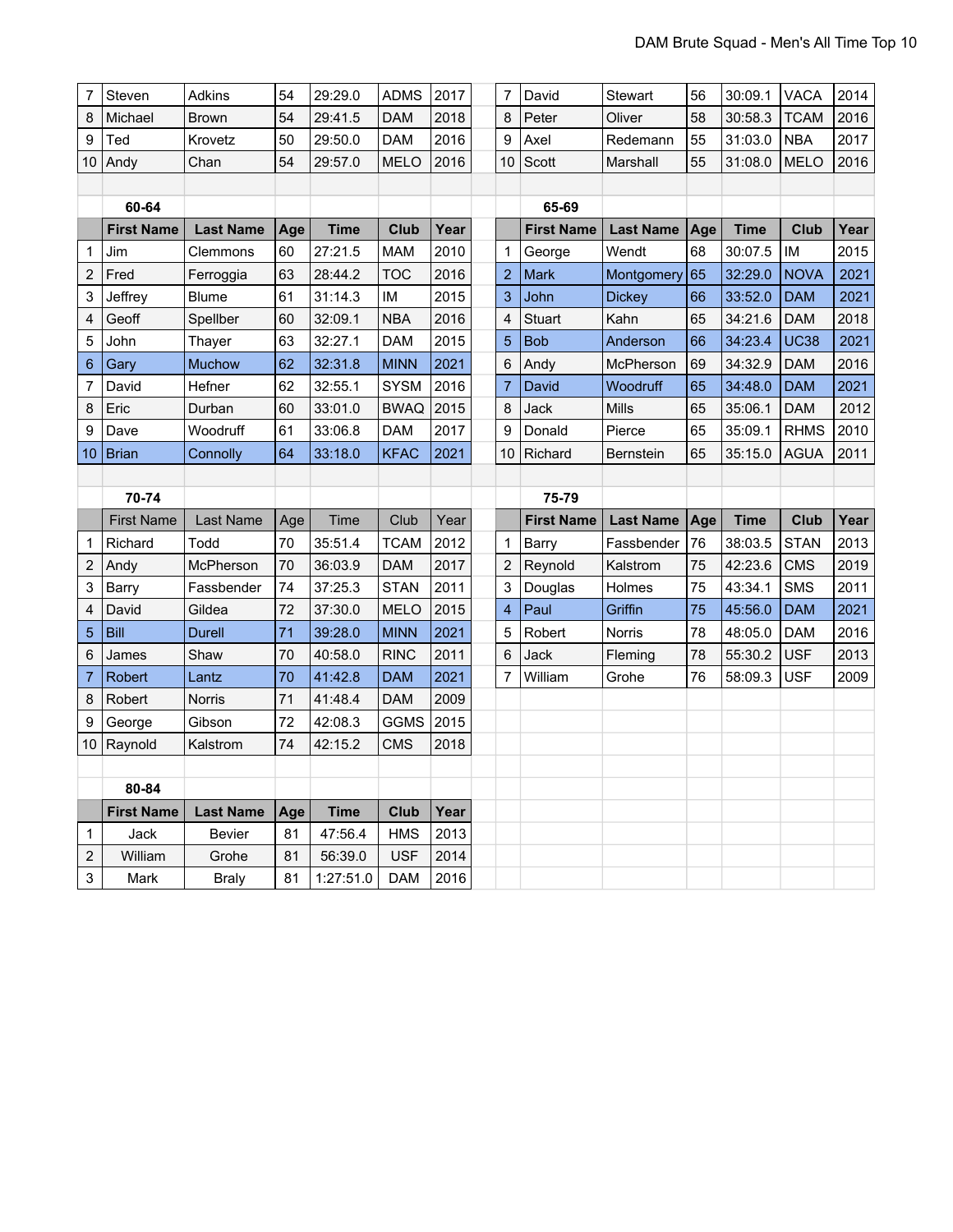|    | 18-24                     |              |           |                 |             |      |                | 25-29                  |                     |           |          |              |      |
|----|---------------------------|--------------|-----------|-----------------|-------------|------|----------------|------------------------|---------------------|-----------|----------|--------------|------|
|    | <b>First Name</b>         | Last Name    | Age       | Time            | Club        | Year |                | First Name             | Last Name           | Age       | Time     | Club         | Year |
| 1  | Tara                      | Halsted      | 22        | 26:51.1         | <b>DAM</b>  | 2017 | 1              | Erica                  | Waelty              | 29        | 26:52.5  | <b>TCAM</b>  | 2010 |
| 2  | Lizzy                     | Miller       | 24        | 27:17.0         | <b>SCM</b>  | 2011 | $\overline{2}$ | Jenna                  | Haufler             | 28        | 26:58.06 | <b>NBA</b>   | 2021 |
| 3  | Vivian                    | Crow         | 19        | 27:54.0         | <b>DAM</b>  | 2016 | 3              | Kelly                  | Farnham             | 27        | 27:04.7  | <b>SRM</b>   | 2014 |
| 4  | Kathryn                   | Jovino       | 22        | 28:10.0         | <b>DAM</b>  | 2010 | 4              | Lindsay                | Gaudinier           | 28        | 28:04.0  | <b>WCM</b>   | 2017 |
| 5  | Hannah                    | Krovetz      | 23        | 29:26.9         | <b>DAM</b>  | 2017 | 5              | Erin                   | Merritt             | 25        | 29:10.5  | <b>AGUA</b>  | 2009 |
| 6  | LillyBelle                | Deer         | 24        | 29:27.4         | <b>DAM</b>  | 2017 | 6              | Jenny                  | Mohn                | 25        | 29:25.5  | <b>DAM</b>   | 2016 |
| 7  | Kayla                     | Nakamoto     | 22        | 30:10.0         | <b>SCVM</b> | 2015 |                | Amanda                 | Larson              | 25        | 29:27.5  | <b>DAM</b>   | 2013 |
| 8  | Jen                       | Cadmus       | 22        | 30:33.7         | <b>DAM</b>  | 2010 | 8              | Kate                   | Stephensen          | 25        | 29:30.9  | <b>DAM</b>   | 2014 |
| 9  | Morgan                    | Miller       | 22        | 31:00.0         | <b>SCVM</b> | 2015 | 9              | Carlene                | Tauzer              | 27        | 29:31.1  | <b>DAM</b>   | 2010 |
|    | $10$ Hailey               | Murphy       | 18        | 31:12.1         | <b>UC35</b> | 2013 | 10             | Christine              | Schaefer            | 28        | 29:33.2  | <b>DAM</b>   | 2010 |
|    |                           |              |           |                 |             |      |                |                        |                     |           |          |              |      |
|    | 30-34                     |              |           |                 |             |      |                | 35-39                  |                     |           |          |              |      |
|    | <b>First Name</b>         | Last Name    | Age       | <b>Time</b>     | Club        | Year |                | <b>First Name</b>      | Last Name           | Age       | Time     | Club         | Year |
| 1  | Linsey                    | Curley       | 33        | 30:53.4         | <b>DAM</b>  | 2021 |                | Alison                 | Zamanian            | 39        | 26:10.4  | <b>WCM</b>   | 2009 |
| 2  | Allison                   | Coley        | 33        | 31:00.8         | <b>AGUA</b> | 2009 | 2              | Ericka                 | Richards            | 38        | 28:36.3  | <b>WCM</b>   | 2016 |
| 3  | Julie                     | <b>Baker</b> | 34        | 31:19.6         | <b>DAM</b>  | 2010 | 3              | Julie                  | <b>Baker</b>        | 37        | 29:20.5  | <b>TCAM</b>  | 2013 |
| 4  | Julia                     | Tattan       | 31        | 31:49.9         | <b>CMAM</b> | 2017 |                | Dennie                 | Swan-Scot           | 38        | 29:57.2  | <b>ADMS</b>  | 2013 |
|    | 5 Angela                  | Andelson     | 30        | 32:25.8         | CALM        | 2016 | 5              | Erica                  | Moffett             | 39        | 30:31.1  | <b>AGUA</b>  | 2009 |
| 6  | Dani                      | Greenlee     | 33        | 32:25.9         | <b>GFDM</b> | 2019 | 6              | Meghan                 | Hardin              | 35        | 31:16.2  | <b>NBA</b>   | 2016 |
| 7  | Kristen                   | Hamilton     | 32        | 32:33.1         | <b>AKMS</b> | 2019 | 7              | Helene                 | Nehrebecki          | 39        | 31:22.4  | <b>DAM</b>   | 2019 |
| 8  | Lisa                      | Hieb-Stock   | 33        | 32:39.4         | <b>TCAM</b> | 2013 | 8              | Laura                  | Lawrence            | 37        | 31:44.8  | <b>WCM</b>   | 2017 |
| 9  | Nikki                     | Kalaf-Hughes | 31        | 33:27.6         | <b>DAM</b>  | 2013 | 9              | Sharessa               | Gutierrez           | 38        | 31:47.6  | <b>OMAH</b>  | 2018 |
| 10 | Nicole                    | Sroka        | 34        | 33:35.6         | <b>MEMO</b> | 2017 | 10             | Heather                | Martinez            | 38        | 32:09.8  | <b>CHICO</b> | 2015 |
|    |                           |              |           |                 |             |      |                |                        |                     |           |          |              |      |
|    | 40-44                     |              |           |                 |             |      |                | 45-49                  |                     |           |          |              |      |
|    | <b>First Name</b>         | Last Name    | Age       | Time            | Club        | Year |                | <b>First Name</b>      | Last Name           | Age       | Time     | Club         | Year |
| 1  | Haleigh                   | Werner       | 43        | 27:23.5         | <b>PSM</b>  | 2012 | 1              | Allison                | Zamanian            | 47        | 26:10.7  | <b>WCM</b>   | 2017 |
| 2  | Casey                     | Slater       | 41        | 28:24.2         | <b>TCAM</b> | 2012 | 2              | Casey                  | Slater              | 46        | 28:42.9  | <b>TCAM</b>  | 2017 |
| 3  | Karen                     | Duggan       | 40        | 28:34.1         | <b>UN</b>   | 2010 | 3              | Rebecca                | Kalibat             | 46        | 29:33.1  | <b>GSM</b>   | 2009 |
|    | $4$ Meghan                | Hardin       | 40        | 29:03.2         | <b>NBA</b>  | 2021 |                | 4   Diana              | Smith               | 46        | 29:41.2  | <b>UN</b>    | 2010 |
|    | 5 Melanie                 | Valerio      | 40        | 29:05.6         | <b>AGUA</b> | 2009 | 5              | Charlotte              | <b>Brynn</b>        | 46        | 29:54.4  | <b>NEM</b>   | 2012 |
|    | $6$ Julie                 | <b>Baker</b> | 41        | 29:39.5         | <b>TCAM</b> | 2017 | 6              | Esther                 | Chang               | 45        | 30:02.1  | <b>NBA</b>   | 2017 |
|    | $7$ Helene                | Nehrebecki   | 40        | 29:54.4         | <b>DAM</b>  | 2021 | 7              | Maria                  | Ellis-Williams      | 49        | 30:08.9  | <b>GSMS</b>  | 2013 |
|    | 8   Wendy                 | Peterson     | 43        | 30:09.7         | <b>MINN</b> | 2017 | 8              | Patricia               | Sepulado            | 49        | 30:20.0  | <b>RAMS</b>  | 2013 |
|    | $9 $ Becky                | Montonya     | 40        | 30:23.6         | <b>NEBR</b> | 2012 | 9              | Ginger                 | Leacox              | 45        | 30:31.5  | <b>DAM</b>   | 2014 |
|    | 10 LaDeane                | Hansten      | 42        | 30:30.6         | <b>TCAM</b> | 2011 | 10             | Karen                  | Jensen              | 45        | 30:34.6  | VACA         | 2012 |
|    | 50-54                     |              |           |                 |             |      |                | 55-59                  |                     |           |          |              |      |
|    |                           | Last Name    |           |                 | Club        | Year |                |                        |                     |           | Time     | Club         | Year |
| 1  | <b>First Name</b><br>Joan | Smith        | Age<br>51 | Time<br>29:25.7 | <b>ALMA</b> | 2011 |                | First Name  <br>Carole | Last Name<br>Khouri | Age<br>55 | 29:09.8  | <b>STAN</b>  | 2017 |
| 2  | Carola                    | Khouri       | 50        | 29:58.0         | <b>STAN</b> | 2012 | 2              | Amy                    | Rieger              | 58        | 30:02.3  | <b>NCMS</b>  | 2019 |
| 3  | Sarah                     | Quick        | 53        | 30:04.1         | <b>NBA</b>  | 2017 | 3              | Barbara                | Crowder             | 56        | 30:56.9  | <b>NCMS</b>  | 2013 |
| 4  | Amy                       | Rieger       | 50        | 30:09.0         | <b>DAM</b>  | 2011 | 4              | Molly                  | Coomber             | 56        | 30:59.0  | <b>NBA</b>   | 2021 |
| 5  | Charlotte                 | <b>Brynn</b> | 50        | 30:16.2         | <b>NEM</b>  | 2016 | 5              | Andrea                 | Salmi               | 55        | 31:11.9  | <b>NBA</b>   | 2019 |
|    | 6 Andrea                  | Salmi        | 54        | 30:40.4         | <b>NBA</b>  | 2018 |                | $6$ Merrie             | Walts               | 56        | 31:23.9  | <b>SRM</b>   | 2016 |
|    |                           |              |           |                 |             |      |                |                        |                     |           |          |              |      |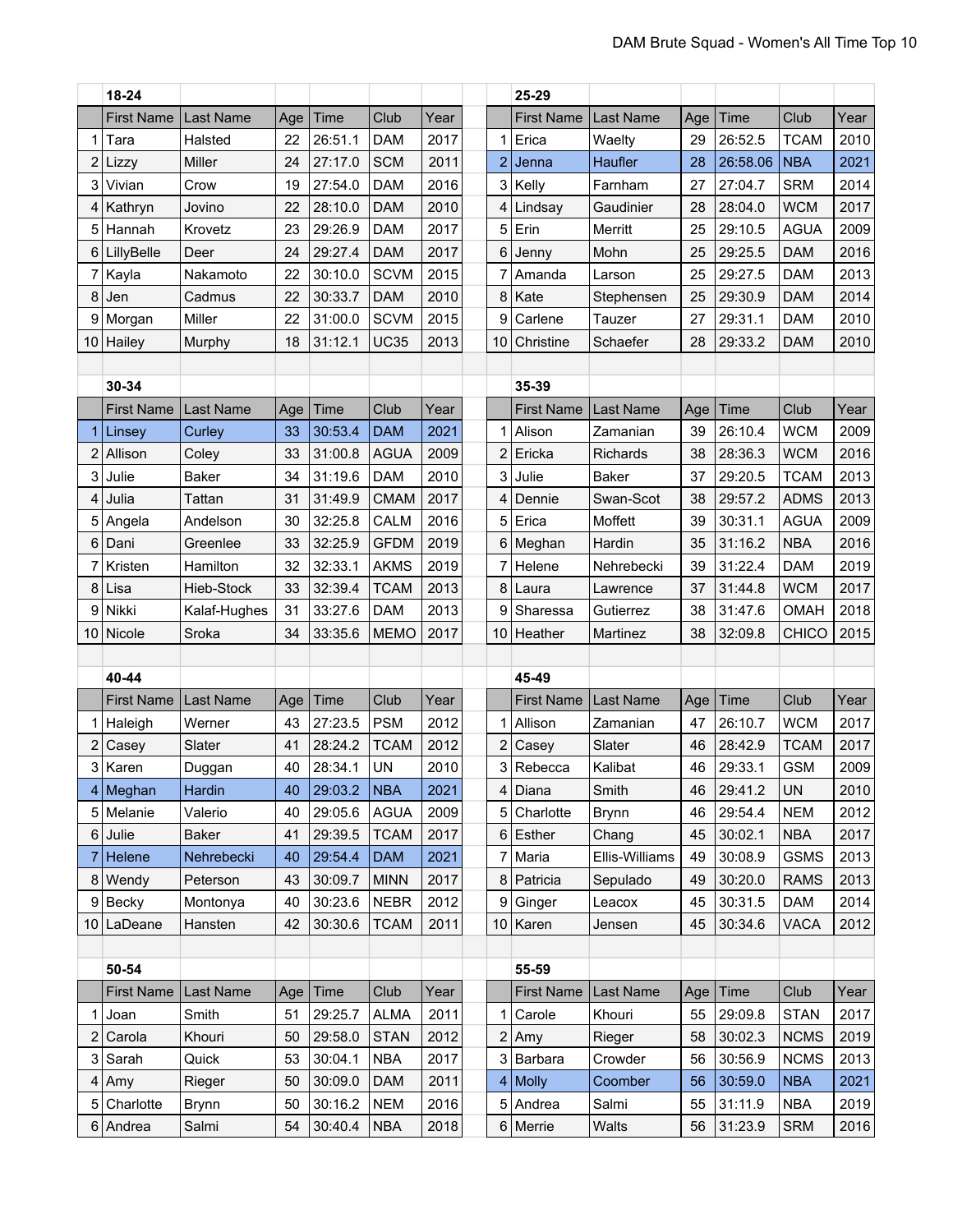| 7               | Kim               | Elsbach          | 54  | 30:49.3 | <b>DAM</b>  | 2017 | 7  | Stephanie         | Couch            | 57  | 31:25.8 | <b>MELO</b>  | 2021 |
|-----------------|-------------------|------------------|-----|---------|-------------|------|----|-------------------|------------------|-----|---------|--------------|------|
| 8               | Sharon            | <b>Blaha</b>     | 51  | 30:50.1 | <b>DAM</b>  | 2011 | 8  | Linda             | Buchanan         | 55  | 31:29.7 | <b>DAM</b>   | 2012 |
| 9               | Molly             | Coomber          | 54  | 30:52.1 | <b>NBA</b>  | 2019 | 9  | Grietje           | Reuter           | 55  | 31:56.0 | <b>SACMA</b> | 2021 |
| 10 <sup>1</sup> | Patricia          | Sepulvado        | 53  | 31:07.1 | <b>RAMS</b> | 2017 | 10 | Sharon            | <b>Blaha</b>     | 55  | 32:15.5 | <b>DAM</b>   | 2015 |
|                 |                   |                  |     |         |             |      |    |                   |                  |     |         |              |      |
|                 | 60-64             |                  |     |         |             |      |    | 65-69             |                  |     |         |              |      |
|                 | <b>First Name</b> | <b>Last Name</b> | Age | Time    | Club        | Year |    | First Name        | <b>Last Name</b> | Age | Time    | Club         | Year |
| 1               | Amy               | Rieger           | 60  | 30:26.9 | <b>DAM</b>  | 2021 | 1  | Barbara           | Taylor           | 65  | 36:44.8 | <b>KONA</b>  | 2019 |
| $\overline{2}$  | Peggy             | Katz             | 61  | 32:43.9 | <b>MNN</b>  | 2021 | 2  | Merry             | Finch            | 65  | 37:42.7 | <b>KONA</b>  | 2019 |
| 3               | Joanne            | Wainwright       | 61  | 33:13.3 | <b>NCMS</b> | 2016 | 3  | Daniela           | Barnea           | 69  | 38:56.7 | <b>STAN</b>  | 2013 |
| 4               | Niki              | Stokols          | 62  | 35:11.2 | <b>CVMM</b> | 2019 | 4  | Marnele           | Gleason          | 65  | 40:48.9 | <b>DAM</b>   | 2018 |
| 5               | Margaret          | Haskins          | 60  | 35:16.5 | <b>NEM</b>  | 2018 | 5  | Kaeti             | Ecker            | 65  | 41:11.0 | SDSM         | 2012 |
| 6               | Merry             | Finch            | 63  | 36:08.4 | <b>YCMS</b> | 2017 | 6  | Cecily            | Sprouse          | 65  | 41:20.0 | <b>DAM</b>   | 2021 |
| 7               | Susan             | Haufler          | 60  | 37:02.0 | <b>MEMO</b> | 2018 |    | Suzannah          | Parker           | 65  | 42:09.5 | <b>RINC</b>  | 2017 |
| 8               | Patti             | Hilton           | 61  | 37:11.7 | <b>GSMS</b> | 2013 | 8  | Carolyn           | Magee            | 67  | 42:18.1 | <b>HMS</b>   | 2012 |
| 9               | Paula             | Yanksaukas       | 60  | 37:32.6 | <b>NEM</b>  | 2014 | 9  | Janet             | <b>Womack</b>    | 65  | 42:36.0 | <b>BGSC</b>  | 2021 |
| 10              | Louise            | Rafkin           | 60  | 37:43.0 | <b>MEMO</b> | 2018 | 10 | Jane              | Higgins          | 67  | 43:11.0 | <b>DAM</b>   | 2021 |
|                 |                   |                  |     |         |             |      |    |                   |                  |     |         |              |      |
|                 |                   |                  |     |         |             |      |    |                   |                  |     |         |              |      |
|                 | 70-74             |                  |     |         |             |      |    | 75-79             |                  |     |         |              |      |
|                 | <b>First Name</b> | <b>Last Name</b> | Age | Time    | Club        | Year |    | <b>First Name</b> | Last Name        | Age | Time    | Club         | Year |
| 1               | Sally             | <b>Guthrie</b>   | 71  | 37:30.0 | <b>DAM</b>  | 2021 | 1  | Susan             | Munn             | 75  | 45:02.1 | <b>DAM</b>   | 2013 |
| 2               | Daniela           | Barnea           | 74  | 40:26.2 | <b>STAN</b> | 2018 | 2  | Adrienne          | Pipes            | 78  | 51:24.1 | <b>SDSM</b>  | 2012 |
| 3               | Stephanie         | Scott            | 72  | 41:46.0 | <b>WCM</b>  | 2019 | 3  | Barbara           | Callison         | 78  | 52:06.0 | <b>RINC</b>  | 2011 |
| 4               | Susan             | Munn             | 73  | 42:06.1 | <b>DAM</b>  | 2011 | 4  | Susan             | White            | 76  | 55:20.9 | <b>TCAM</b>  | 2018 |
| 5               | Carol             | Elliott          | 74  | 42:12.2 | <b>UN</b>   | 2012 | 5  | Joan              | Chase            | 78  | 58:28.5 | <b>RINC</b>  | 2013 |
| 6               | Susan             | Collins          | 70  | 42:34.1 | <b>WCM</b>  | 2019 | 6  | Edith             | Gelles           | 76  | 59:12.0 | <b>RINC</b>  | 2012 |
| $\overline{7}$  | Anne              | Long             | 71  | 44:38.2 | <b>USF</b>  | 2013 | 7  | Harriet           | Wall             | 76  | 72:14.9 | MICH         | 2018 |
| 8               | Ruth              | Garretson        | 70  | 44:42.0 | <b>TCAM</b> | 2015 |    |                   |                  |     |         |              |      |
| 9               | Sheryl            | Parola           | 70  | 46:24.3 | <b>TCAM</b> | 2018 |    |                   |                  |     |         |              |      |
| 10              | Gail              | Rodd             | 71  | 48:06.0 | <b>TCAM</b> | 2014 |    |                   |                  |     |         |              |      |
|                 |                   |                  |     |         |             |      |    |                   |                  |     |         |              |      |
|                 | 80-84             |                  |     |         |             |      |    |                   |                  |     |         |              |      |
|                 | <b>First Name</b> | Last Name        | Age | Time    | Club        | Year |    |                   |                  |     |         |              |      |
| 1               | Adrienne          | Pipes            | 80  | 50:47.4 | <b>SDSM</b> | 2014 |    |                   |                  |     |         |              |      |
| 2               | Susan             | Munn             | 80  | 53:51.2 | <b>DAM</b>  | 2018 |    |                   |                  |     |         |              |      |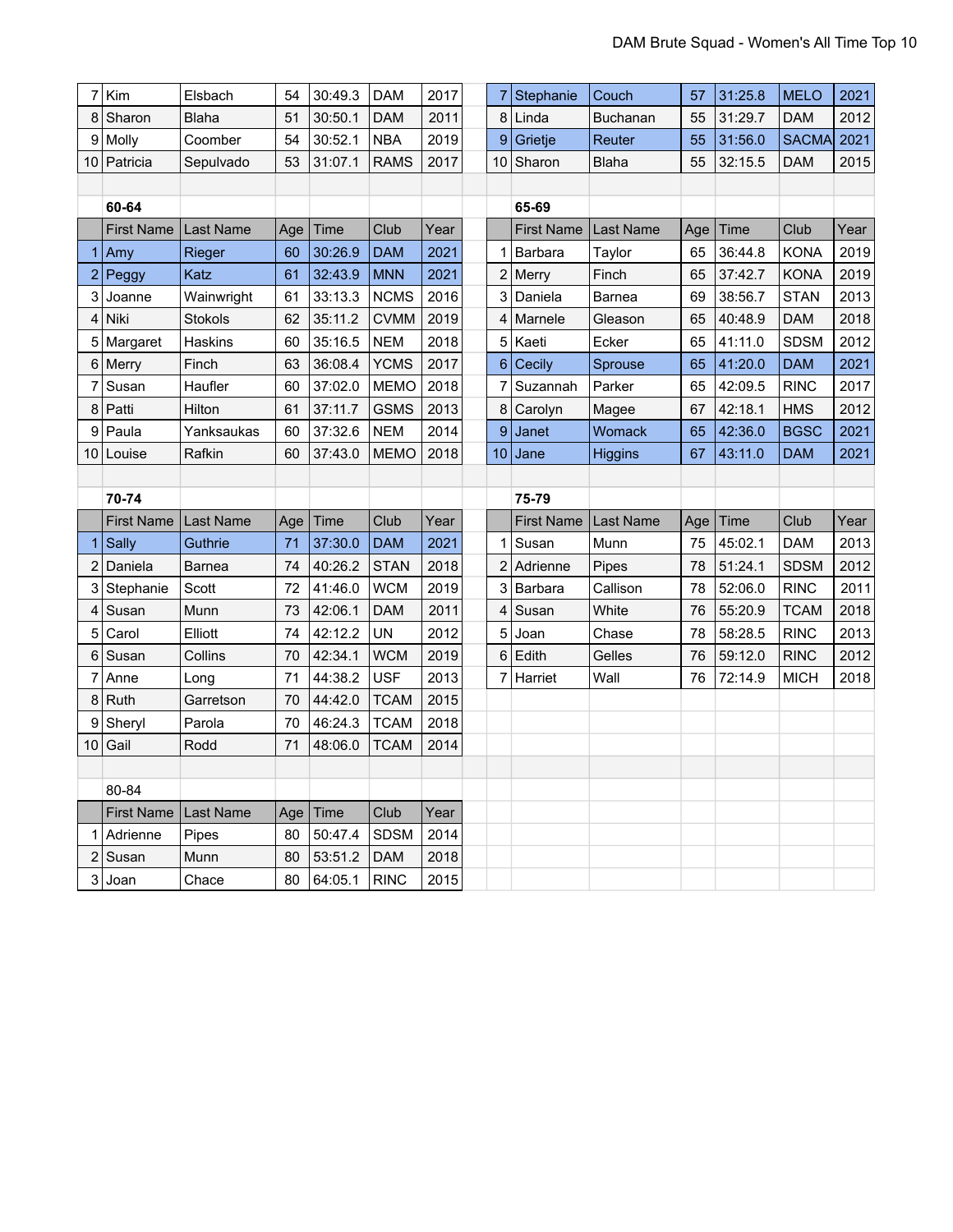|                         | 18-24             |                |     |             |             |      |                | 25-29                  |                |     |            |               |      |
|-------------------------|-------------------|----------------|-----|-------------|-------------|------|----------------|------------------------|----------------|-----|------------|---------------|------|
|                         | <b>First Name</b> | Last Name      |     | Age Club    | Time        | Year |                | First Name   Last Name |                | Age | Club       | Time          | Year |
| 1                       | Owen              | Yancher        | 23  | <b>DAM</b>  | 10:18.46    | 2021 |                | 1 Michael              | Thomas         | 27  | <b>MVM</b> | 10:55.51      | 2019 |
| 2                       | Arthur            | Koehl          | 24  | <b>DAM</b>  | 11:27.64    | 2019 |                | $2$ Alex               | May            | 28  | <b>DAM</b> | 11:44.00      | 2021 |
| 3                       |                   |                |     |             |             |      | $\overline{3}$ | Amer                   | Albahri        | 26  | <b>DAM</b> | 11:54.50      | 2019 |
| 4                       |                   |                |     |             |             |      | 4              |                        |                |     |            |               |      |
| 5                       |                   |                |     |             |             |      | 5              |                        |                |     |            |               |      |
| 6                       |                   |                |     |             |             |      | 6              |                        |                |     |            |               |      |
| 7                       |                   |                |     |             |             |      | 7              |                        |                |     |            |               |      |
| 8                       |                   |                |     |             |             |      | 8              |                        |                |     |            |               |      |
| 9                       |                   |                |     |             |             |      | 9              |                        |                |     |            |               |      |
| 10                      |                   |                |     |             |             |      | 10             |                        |                |     |            |               |      |
|                         |                   |                |     |             |             |      |                |                        |                |     |            |               |      |
|                         | 30-34             |                |     |             |             |      |                | 35-39                  |                |     |            |               |      |
|                         | <b>First Name</b> | Last Name      | Age | Club        | <b>Time</b> | Year |                | <b>First Name</b>      | Last Name      | Age | Club       | Time          | Year |
| 1                       | Satori            | Iwamoto        | 33  | <b>DAM</b>  | 9:46.59     | 2019 |                | $1$ Ziv                | Lang           | 39  | <b>DAM</b> | 12:46.63      | 2021 |
| 2                       | Steven            | Ramsay         | 30  | <b>DAM</b>  | 12:42.55    | 2021 |                | $2$ Frank              | Guan           | 37  | <b>DAM</b> | 12:50.40      | 2019 |
| 3                       |                   |                |     |             |             |      | 3              | Ignacio                | Castano-Aguado | 39  | <b>DAM</b> | 13:14.84      | 2019 |
| 4                       |                   |                |     |             |             |      | 4              |                        |                |     |            |               |      |
| 5                       |                   |                |     |             |             |      | 5              |                        |                |     |            |               |      |
| 6                       |                   |                |     |             |             |      | 6              |                        |                |     |            |               |      |
| $\overline{7}$          |                   |                |     |             |             |      | 7              |                        |                |     |            |               |      |
| 8                       |                   |                |     |             |             |      | 8              |                        |                |     |            |               |      |
| 9                       |                   |                |     |             |             |      | 9              |                        |                |     |            |               |      |
| 10                      |                   |                |     |             |             |      | 10             |                        |                |     |            |               |      |
|                         |                   |                |     |             |             |      |                |                        |                |     |            |               |      |
|                         | 40-44             |                |     |             |             |      |                | 45-49                  |                |     |            |               |      |
|                         | <b>First Name</b> | Last Name      | Age | Club        | Time        | Year |                | <b>First Name</b>      | Last Name      | Age | $ $ Club   | Time          | Year |
| 1                       | Kevin             | Waterson       | 40  | <b>DAM</b>  | 11:05.19    | 2019 | 1              |                        |                |     |            |               |      |
| 2                       | Ignacio           | Castano-Aguado | 41  | <b>DAM</b>  | 13:20.00    | 2021 | $\overline{c}$ |                        |                |     |            |               |      |
| 3                       |                   |                |     |             |             |      | 3              |                        |                |     |            |               |      |
| 4                       |                   |                |     |             |             |      | 4              |                        |                |     |            |               |      |
| 5                       |                   |                |     |             |             |      | 5              |                        |                |     |            |               |      |
| $\,6$                   |                   |                |     |             |             |      | 6              |                        |                |     |            |               |      |
| $\overline{7}$          |                   |                |     |             |             |      | $\overline{7}$ |                        |                |     |            |               |      |
| $\,8\,$                 |                   |                |     |             |             |      | $\bf 8$        |                        |                |     |            |               |      |
| 9                       |                   |                |     |             |             |      | 9              |                        |                |     |            |               |      |
| 10                      |                   |                |     |             |             |      | 10             |                        |                |     |            |               |      |
|                         |                   |                |     |             |             |      |                |                        |                |     |            |               |      |
|                         | 50-54             |                |     |             |             |      |                | 55-59                  |                |     |            |               |      |
|                         | <b>First Name</b> | Last Name      |     | Age Club    | Time        | Year |                | First Name   Last Name |                |     | Age   Club | Time          | Year |
|                         | $1$ Mikael        | Langner        | 53  | <b>MAM</b>  | 11:32.47    | 2021 |                | $1$ Ted                | Krovetz        | 56  | <b>DAM</b> | 10:36.17      | 2021 |
| $\overline{c}$          | Christopher       | Cocca          | 54  | <b>MELO</b> | 12:52.00    | 2019 |                | $2$ Richard            | <b>Starace</b> | 58  |            | ADMS 12:23.00 | 2021 |
| 3                       | Raul              | Castro         | 50  | <b>DAM</b>  | 16:48.87    | 2021 |                | 3 Gregg                | Recanzone      | 57  | <b>DAM</b> | 13:05.53      | 2021 |
| $\overline{\mathbf{4}}$ |                   |                |     |             |             |      |                | $4$ Christian          | Scheuring      | 57  | <b>DAM</b> | 15:34.00      | 2021 |
| $\mathbf 5$             |                   |                |     |             |             |      |                | $5$ Timmy              | Neeley         | 57  |            | TCAM 19:54.48 | 2019 |
| 6                       |                   |                |     |             |             |      |                | $6 $ Scott             | Allison        | 56  | <b>DAM</b> | 20:29.99      | 2019 |
| $\overline{7}$          |                   |                |     |             |             |      | $\overline{7}$ |                        |                |     |            |               |      |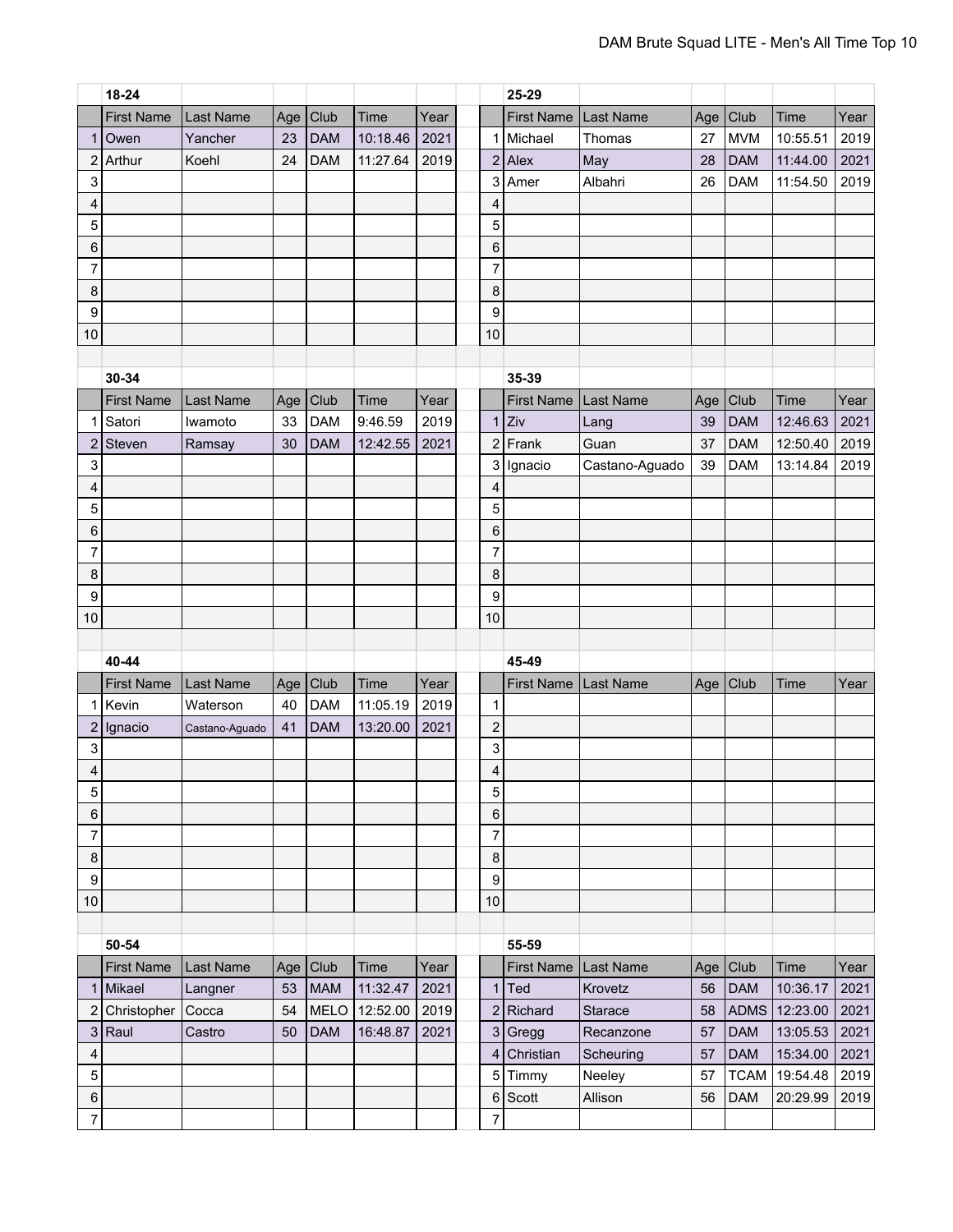| 8              |                   |              |     |              |          |      | 8              |                        |              |     |             |               |      |
|----------------|-------------------|--------------|-----|--------------|----------|------|----------------|------------------------|--------------|-----|-------------|---------------|------|
| 9              |                   |              |     |              |          |      | 9              |                        |              |     |             |               |      |
| 10             |                   |              |     |              |          |      | 10             |                        |              |     |             |               |      |
|                |                   |              |     |              |          |      |                |                        |              |     |             |               |      |
|                | 60-64             |              |     |              |          |      |                | 65-69                  |              |     |             |               |      |
|                | <b>First Name</b> | Last Name    | Age | Club         | Time     | Year |                | First Name   Last Name |              | Age | Club        | <b>Time</b>   | Year |
| $\mathbf 1$    | David             | Woodruff     | 63  | <b>DAM</b>   | 11:35.96 | 2019 |                | $1$ Mark               | Montgomery   | 65  | <b>NOVA</b> | 10:56.80      | 2021 |
| 2              | Anthony           | <b>Blake</b> | 61  | <b>PVMA</b>  | 12:54.92 | 2019 |                | $2$ David              | Woodruff     | 65  | <b>DAM</b>  | 11:53.71      | 2021 |
| 3              | Mark              | Schwartz     | 63  | <b>DAM</b>   | 13:10.00 | 2021 |                | 3 Stuart               | Kahn         | 66  | <b>DAM</b>  | 12:02.84      | 2019 |
| 4              | Michael           | Quinn        | 63  | <b>PVMA</b>  | 13:30.03 | 2019 |                | $4$ John               | Thayer       | 67  | <b>DAM</b>  | 13:24.10      | 2021 |
| 5              | Jan               | Elsbach      | 61  | <b>DAM</b>   | 13:35.55 | 2021 |                | 5 Robert               | Lantz        | 68  | <b>DAM</b>  | 14:47.10      | 2019 |
| 6              | Gustavo           | Hernandez    | 60  | <b>DAM</b>   | 17:30.32 | 2021 |                | 6 Gregory              | Stoner       | 67  | <b>DAM</b>  | 15:07.48      | 2019 |
| $\overline{7}$ |                   |              |     |              |          |      | $\overline{7}$ | Curt                   | Taylor       | 66  | <b>LOM</b>  | 15:25.67      | 2019 |
| 8              |                   |              |     |              |          |      | 8 <sup>1</sup> | John                   | Yoder        | 66  | <b>DAM</b>  | 15:29.25      | 2021 |
| 9              |                   |              |     |              |          |      |                | 9 David                | Madison      | 68  | <b>LOM</b>  | 15:47.00      | 2021 |
| 10             |                   |              |     |              |          |      |                | 10 Stephen             | Grimes       | 69  | <b>DAM</b>  | 16:05.88      | 2021 |
|                |                   |              |     |              |          |      |                |                        |              |     |             |               |      |
|                | 70-74             |              |     |              |          |      |                | 75-79                  |              |     |             |               |      |
|                | <b>First Name</b> | Last Name    | Age | Club         | Time     | Year |                | <b>First Name</b>      | Last Name    | Age | Club        | Time          | Year |
| 1              | Andrew            | McPherson    | 74  | <b>DAM</b>   | 12:54.38 | 2021 | $\mathbf{1}$   | Tom                    | Martens      | 76  | <b>DAM</b>  | 19:51.00      | 2021 |
| 2              | Bill              | Durell       | 71  | <b>MINN</b>  | 14:13.00 | 2021 | $\overline{2}$ |                        |              |     |             |               |      |
| 3              | Curtis            | Miller       | 70  | <b>DAM</b>   | 14:40.47 | 2019 | 3              |                        |              |     |             |               |      |
| 4              | <b>Brett</b>      | Stone        | 73  | <b>DAM</b>   | 15:12.00 | 2021 | 4              |                        |              |     |             |               |      |
| 5              | Robert            | Lantz        | 70  | <b>DAM</b>   | 15:16.20 | 2021 | 5              |                        |              |     |             |               |      |
| 6              | Mark              | Woerner      | 70  | <b>DAM</b>   | 15:21.07 | 2021 | 6              |                        |              |     |             |               |      |
| 7              |                   |              |     |              |          |      | $\overline{7}$ |                        |              |     |             |               |      |
| 8              |                   |              |     |              |          |      | 8              |                        |              |     |             |               |      |
| 9              |                   |              |     |              |          |      | 9              |                        |              |     |             |               |      |
| 10             |                   |              |     |              |          |      | 10             |                        |              |     |             |               |      |
|                |                   |              |     |              |          |      |                |                        |              |     |             |               |      |
|                | 80-84             |              |     |              |          |      |                | 85-89                  |              |     |             |               |      |
|                | <b>First Name</b> | Last Name    |     | Age $ $ Club | Time     | Year |                | First Name   Last Name |              |     | Age   Club  | Time          | Year |
|                | $1$ Thomas        | Mcnicholas   | 80  | <b>NVM</b>   | 25:09.50 | 2019 | $\mathbf 1$    | Mark                   | <b>Braly</b> | 86  | <b>DAM</b>  | 32:49.52 2021 |      |
|                | $2$ Mark          | <b>Braly</b> | 84  | <b>DAM</b>   | 28:34.00 | 2019 |                |                        |              |     |             |               |      |
|                |                   |              |     |              |          |      |                |                        |              |     |             |               |      |
|                |                   |              |     |              |          |      |                |                        |              |     |             |               |      |
|                |                   |              |     |              |          |      |                |                        |              |     |             |               |      |
|                |                   |              |     |              |          |      |                |                        |              |     |             |               |      |
|                |                   |              |     |              |          |      |                |                        |              |     |             |               |      |
|                |                   |              |     |              |          |      |                |                        |              |     |             |               |      |
|                |                   |              |     |              |          |      |                |                        |              |     |             |               |      |
|                |                   |              |     |              |          |      |                |                        |              |     |             |               |      |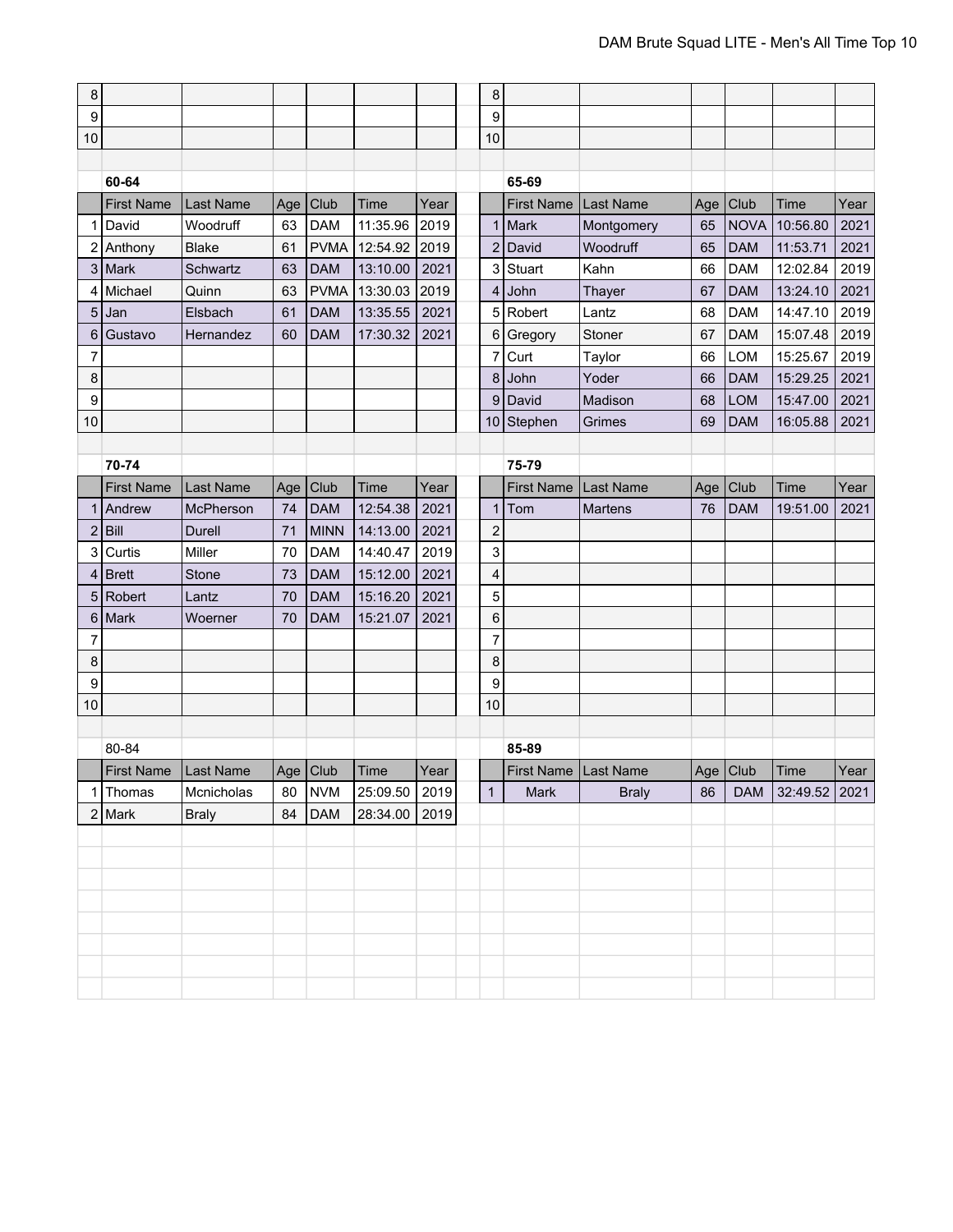|                | 18-24                  |                      |     |             |               |      |                | 25-29                |                              |     |             |             |      |
|----------------|------------------------|----------------------|-----|-------------|---------------|------|----------------|----------------------|------------------------------|-----|-------------|-------------|------|
|                | First Name   Last Name |                      | Age | Club        | Time          | Year |                |                      | <b>First Namel Last Name</b> | Age | Club        | Time        | Year |
| 1              | Vivian                 | Crow                 | 22  | <b>DAM</b>  | 10:58.00      | 2019 | 1              | Jennifer             | Mohn                         | 28  | <b>DAM</b>  | 10:38.69    | 2019 |
| 2              | Rachel                 | Thompson             | 23  | <b>TCAM</b> | 14:57.68      | 2019 | $\overline{2}$ | Emily                | Ferguson                     | 26  | <b>DAM</b>  | 13:41.75    | 2021 |
| 3              | <b>Brooke</b>          | Robb                 | 23  | <b>DAM</b>  | 16:41.95      | 2021 | 3              | Rachel               | Zoromski                     | 25  | <b>MELO</b> | 13:47.99    | 2019 |
| 4              |                        |                      |     |             |               |      | 4              | Stephanie            | Holstege                     | 29  | <b>DAM</b>  | 14:13.33    | 2019 |
| 5              |                        |                      |     |             |               |      | 5              |                      |                              |     |             |             |      |
| 6              |                        |                      |     |             |               |      | 6              |                      |                              |     |             |             |      |
| 7              |                        |                      |     |             |               |      | $\overline{7}$ |                      |                              |     |             |             |      |
| 8              |                        |                      |     |             |               |      | 8              |                      |                              |     |             |             |      |
| 9              |                        |                      |     |             |               |      | 9              |                      |                              |     |             |             |      |
| 10             |                        |                      |     |             |               |      | 10             |                      |                              |     |             |             |      |
|                |                        |                      |     |             |               |      |                |                      |                              |     |             |             |      |
|                | 30-34                  |                      |     |             |               |      |                | 35-39                |                              |     |             |             |      |
|                | First Name   Last Name |                      | Age | Club        | Time          | Year |                |                      | First Name Last Name         | Age | Club        | Time        | Year |
| 1              | Lindsey                | Curley               | 33  | <b>DAM</b>  | 10:38.40      | 2021 | $\mathbf{1}$   | Marie                | Krug                         | 39  | <b>DAM</b>  | 11:53.26    | 2021 |
| $\overline{2}$ | Ariel                  | Feeney               | 31  | <b>OREG</b> | 11:23.01      | 2021 | $\overline{2}$ | Jillian              | Hosseini                     | 35  | <b>DAM</b>  | 12:34.42    | 2021 |
| 3              | Aryn                   | Yancher              | 34  | <b>DAM</b>  | 12:16.20      | 2019 | 3              | Laura                | Shope                        | 35  | <b>SMST</b> | 12:37.34    | 2019 |
| 4              | Sarah                  | Roper                | 33  | <b>SMST</b> | 13:04.02      | 2019 | $\overline{4}$ | Cristina             | Martinez-Canton              | 37  | <b>DAM</b>  | 13:18.88    | 2021 |
| 5              |                        |                      |     |             |               |      | 5              | Jennifer             | Whedbee                      | 39  | <b>DAM</b>  | 14:19.61    | 2021 |
| 6              |                        |                      |     |             |               |      | 6              | Stephanie            | Miller                       | 37  | <b>DAM</b>  | 14:51.39    | 2019 |
| 7              |                        |                      |     |             |               |      | $\overline{7}$ | Nerissa              | Sintetos                     | 37  | <b>DAM</b>  | 14:52.43    | 2021 |
| 8              |                        |                      |     |             |               |      | 8              | Naomi                | Rubin                        | 35  | <b>DAM</b>  | 16:56.22    | 2019 |
| 9              |                        |                      |     |             |               |      | 9              | Katherine            | Ransom                       | 36  | <b>TCAM</b> | 17:21.84    | 2019 |
| 10             |                        |                      |     |             |               |      | 10             | Sarah                | King                         | 38  | <b>CONN</b> | 23:40.91    | 2021 |
|                |                        |                      |     |             |               |      |                |                      |                              |     |             |             |      |
|                | 40-44                  |                      |     |             |               |      |                | 45-49                |                              |     |             |             |      |
|                | First Name   Last Name |                      | Age | Club        | Time          | Year |                | First Name Last Name |                              | Age | Club        | Time        | Year |
| 1              | Meghan                 | Hardin               | 40  | <b>NBA</b>  | 9:51.59       | 2021 | 1              | Nellie               | Sperka                       | 46  | <b>DAM</b>  | 13:18.18    | 2019 |
| $\overline{2}$ | Helene                 | Nehrebecki           | 41  | <b>DAM</b>  | 10:22.74      | 2021 | $\overline{2}$ | Heather              | Boone                        | 46  | <b>TCAM</b> | 15:52.61    | 2019 |
| 3              | Melanie                | <b>Gentles Ellis</b> | 44  | <b>DAM</b>  | 11:51.00      | 2021 | 3              | Irene                | Engilis                      | 47  | <b>UC38</b> | 16:20.42    | 2021 |
| 4              | Melanie                | Belluomini           | 44  | <b>DAM</b>  | 12:15.00 2021 |      | $\overline{4}$ | Michelle             | Agnew                        | 49  | <b>DAM</b>  | 19:03.99    | 2019 |
| 5              | Catherine              | Old                  | 42  | <b>NCMS</b> | 12:58.67      | 2019 | 5              | Susan                | <b>Fuentes</b>               | 48  | <b>MAM</b>  | 20:06.00    | 2021 |
| 6              | Erin                   | <b>Stiers</b>        | 44  | <b>RIPM</b> | 14:53.21      | 2021 | 6              | Angel                | Woodall                      | 45  | <b>TCAM</b> | 27:25.21    | 2019 |
| $\overline{7}$ | Stacey                 | Epstein              | 43  | <b>DAM</b>  | 15:35.70      | 2021 | $\overline{7}$ |                      |                              |     |             |             |      |
| 8              | Margaret               | Cumming              | 43  | <b>MELO</b> | 15:37.00      | 2021 | 8              |                      |                              |     |             |             |      |
| 9              |                        |                      |     |             |               |      | 9              |                      |                              |     |             |             |      |
| 10             |                        |                      |     |             |               |      | 10             |                      |                              |     |             |             |      |
|                |                        |                      |     |             |               |      |                |                      |                              |     |             |             |      |
|                | 50-54                  |                      |     |             |               |      |                | 55-59                |                              |     |             |             |      |
|                | First Name   Last Name |                      | Age | Club        | Time          | Year |                |                      | First Name Last Name         | Age | Club        | <b>Time</b> | Year |
| 1              | Ginger                 | Leacox               | 50  | <b>DAM</b>  | 10:35.33      | 2019 | $\mathbf 1$    | Amy                  | Rieger                       | 58  | <b>NCMS</b> | 10:22.63    | 2019 |
| 2              | Emma                   | Garforth             | 51  | <b>DAM</b>  | 11:08.13      | 2019 | $\overline{2}$ | Kimberly             | Elsbach                      | 56  | <b>DAM</b>  | 11:07.83    | 2019 |
| 3              | Amy                    | Thompson             | 50  | <b>NBA</b>  | 11:33.09      | 2021 | 3              | Jane                 | Russell                      | 56  | <b>DAM</b>  | 11:38.53    | 2019 |
| 4              |                        |                      |     |             |               |      |                |                      |                              |     |             |             |      |
|                | Karen                  | Charney              | 52  | <b>DAM</b>  | 13:11.10      | 2021 | 4              | Coleen               | Curry                        | 59  | <b>NBA</b>  | 11:49.27    | 2019 |
| 5              | Laura                  | Smoot                | 52  | <b>DAM</b>  | 16:2498       | 2021 | 5              | Kristin              | Abbott                       | 55  | <b>NBA</b>  | 12:33.02    | 2021 |
| 6              | Michelle               | Agnew                | 51  | <b>DAM</b>  | 17:00.00      | 2021 | 6              | Jennifer             | Phalen                       | 55  | <b>DAM</b>  | 12:54.31    | 2019 |